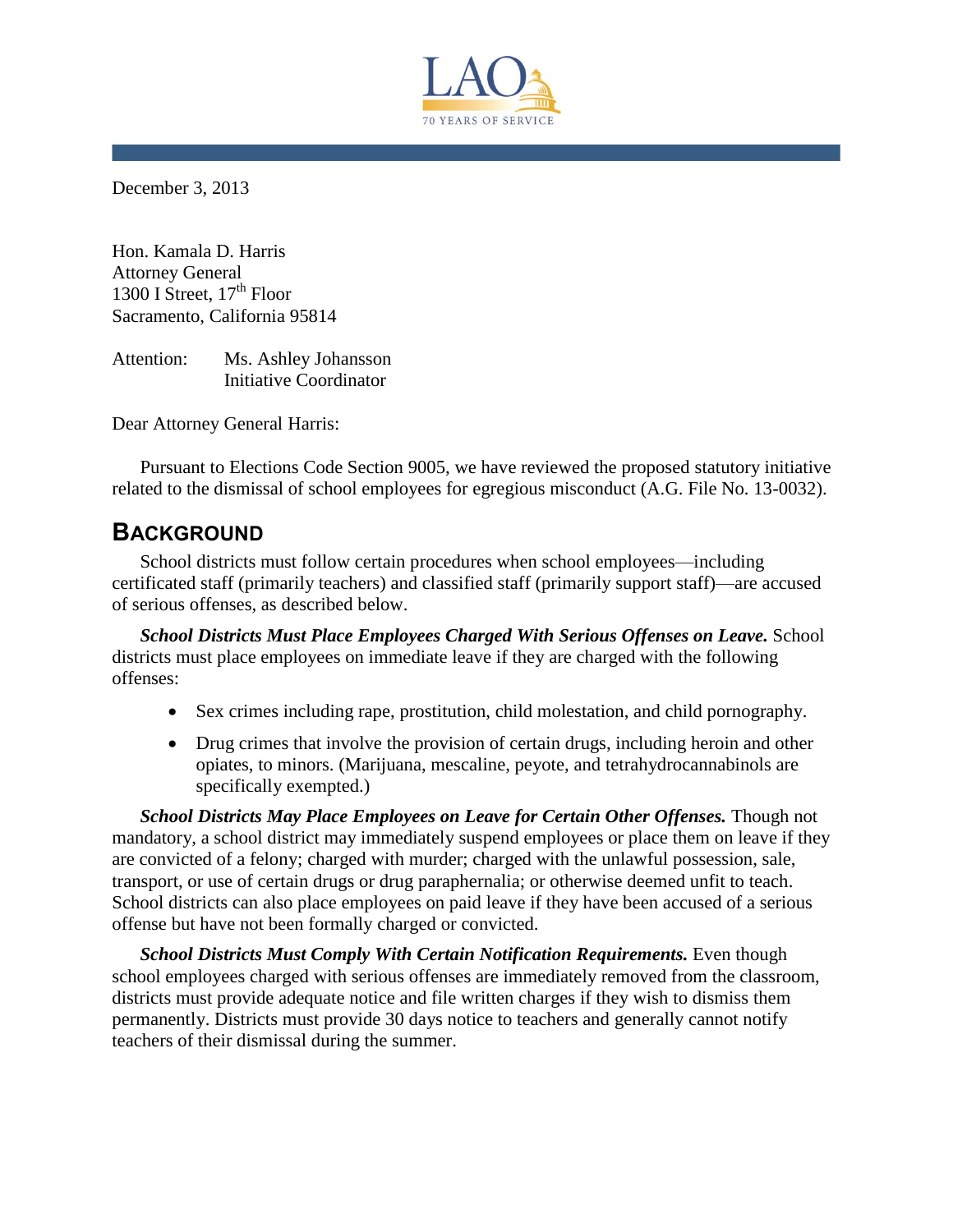*State Law Sets Forth Hearing Process for Tenured Teachers Dismissed for Cause.* After receiving a dismissal notice, a tenured teacher can request a hearing. According to state law, the hearing must take place within 60 days of the teacher's written request. In practice, however, hearings typically take place at least nine months after teachers' written requests because of the large backlog of cases. The following rules govern dismissal hearings for tenured teachers:

- *Dismissal Panel.* The case is heard by a Commission on Professional Competence (CPC)—a three-person panel that consists of one administrative law judge (ALJ) from the Office of Administrative Hearings (OAH), one person selected by the teacher, and one person selected by the school district. The panelists selected by the teacher and district must hold a valid credential and must have worked in the same field as the teacher for five of the previous ten years.
- *Evidence.* Districts cannot introduce evidence of employee misconduct that occurred more than four years before the date of the dismissal notice.
- *Cost of ALJ and Panelists.* Generally, the district bears the costs of the ALJ and the panelists if held during the school year. If the hearing occurs during summer recess or vacation, the state must pay the wages and expenses of the panelists selected by the teacher and district. The district remains responsible for covering the cost of the ALJ.
- *Attorney Fees.* School districts must pay their own attorney fees regardless of the outcome of the case. School districts must also pay a teacher's attorney fees if the court rules in favor of the teacher.
- *Appeals*. The parties can appeal the decision of the CPC to a higher court.

Hearing Process Different for Non-Tenured Teachers and Support Staff. Typically, school districts can avoid the dismissal process for non-tenured teachers by informing them they will not be retained for the following year. If districts choose to use the dismissal process for nontenured teachers, state law allows districts to determine the hearing process. Districts can appoint an ALJ to hear the case, but the ruling is not binding on the governing board. Support staff must be granted a hearing upon request. The specific details of the hearing process are determined by the governing board.

**School Districts Not Required to Report Serious Offenses in Some Cases.** Current law does not always require school districts to disclose information about employees dismissed for serious offenses. For example, a school district could agree to remove evidence of serious offenses from an employee's personnel records. A district also could agree not to disclose any change in employment status (for example, a leave of absence or suspension), when it is related to misconduct, to other school districts.

*Districts Required to Report Some Offenses to Commission on Teacher Credentialing (CTC)*. State law requires districts generally to report any change in an employee's employment status as a result of alleged misconduct to the CTC within 30 days (ten days in some cases). The CTC is required to investigate alleged misconduct and has the authority to revoke a teacher's credentials if charges are substantiated. The CTC is required to disclose most adverse actions it takes (including revoking or suspending a credential). It discloses this information in a quarterly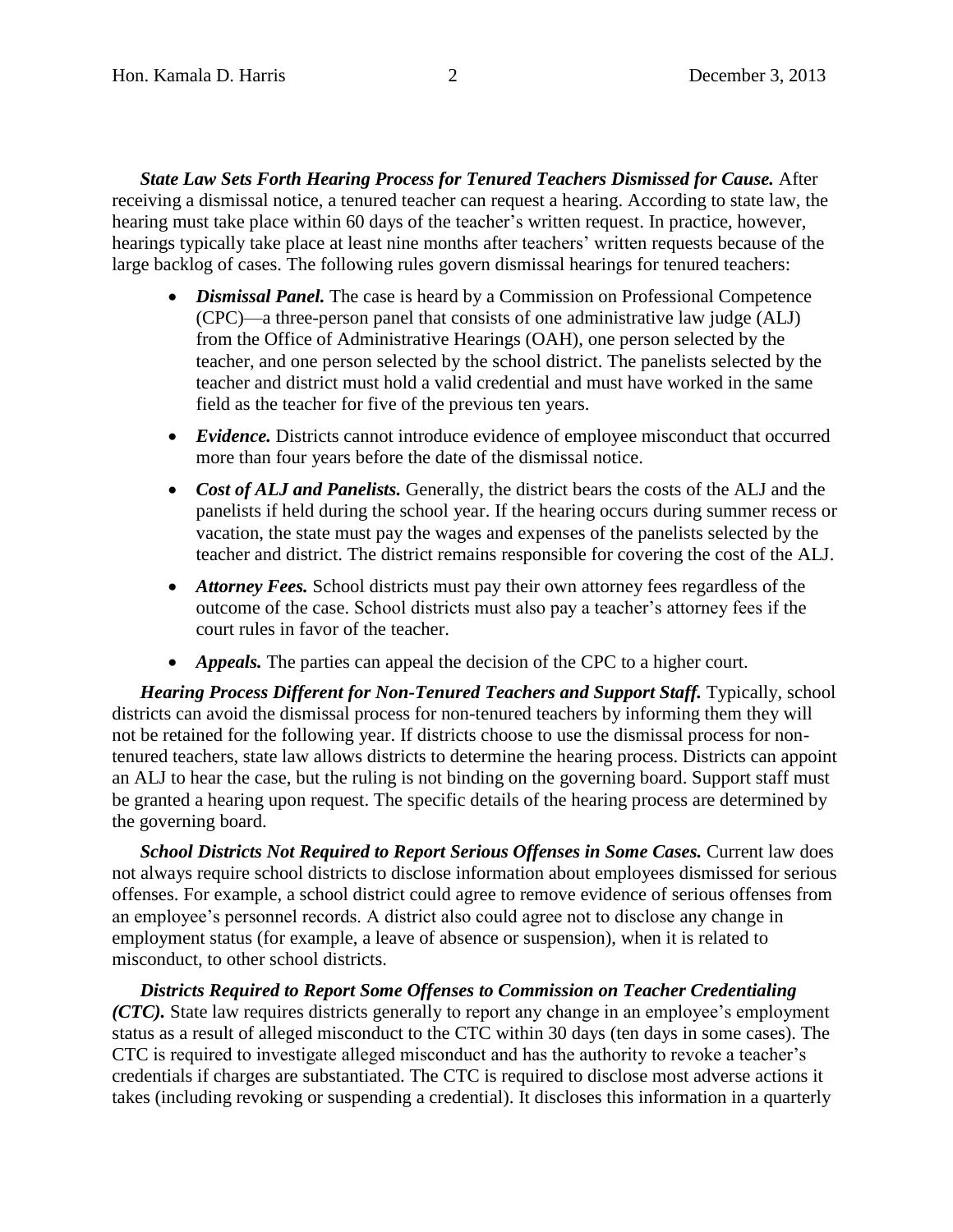bulletin to schools and through a public, searchable online database of California teachers. The CTC cannot disclose any further information about an employee discipline case unless required to do so by court order.

*Districts Can Recover Wages Paid During Some Dismissal Proceedings.* Employees who are suspended or placed on leave for serious offenses must be paid pending the resolution of their cases if they provide security as a guarantee of ability to repay. However, districts can recover these wages if the employees are subsequently dismissed.

*Certain Retirement Benefits Forfeited for Serious Offenses.* School employees convicted of felonies under state or federal law for actions taken while in performance of official duties, including felony offenses involving children at a school where they work, forfeit any retirement benefits earned from the date of their offense to the date of their conviction. Any contributions made to a public retirement system by the employees on or after the date of the first offense is returned to them without interest. The employees retain any benefits earned before the first offense but cannot earn any additional benefits after a conviction. If the conviction is reversed, employees can recover the benefits and interest forfeited.

*Dismissal Process Described Above Affects Very Small Number of Employees.* The number of employees who are dismissed for serious offenses each year represents a very small percentage of total school employees. For example, the CTC revoked the credentials of about 360 employees during the 2012-13 school year, about one-tenth of 1 percent of the 284,000 certified school employees working in the state that year. (These revocations are typically for serious offenses for which districts likely would seek to dismiss an employee.)

### **PROPOSAL**

For certificated and classified school employees, the measure creates a new category of serious offenses ("egregious misconduct"), changes the timing of the dismissal process for those accused of these offenses, modifies the associated hearing and appeals process, limits removal of egregious misconduct allegations from personnel records and reports to other agencies, and further limits wages and retirement benefits for employees who are dismissed for egregious misconduct.

*Defines New Category of Egregious Misconduct.* The measure defines egregious misconduct as including:

- Sex offenses that result in a mandatory leave of absence under current law, including rape, prostitution, child pornography, and child molestation.
- Drug crimes that result in a mandatory leave of absence under current law, which include the provision of certain drugs to minors.
- Drug crimes that may result in a leave of absence under current law, including the unlawful possession, sale, transport, or use of certain drugs. Marijuana is exempted, although provision of marijuana to a minor is considered egregious misconduct.
- Certain non-sexual offenses involving children, including child abuse.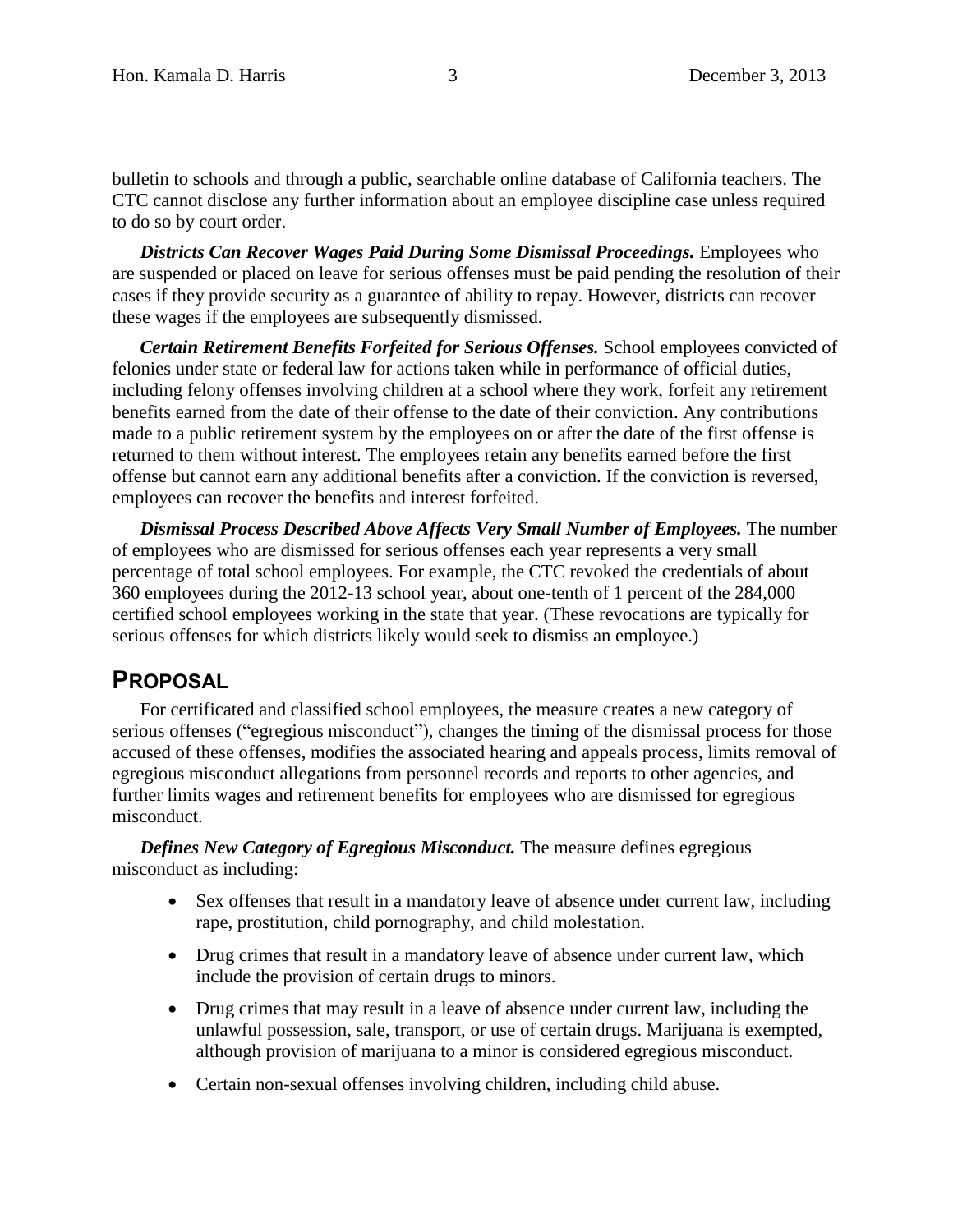*Changes Timing of Dismissal Process for Egregious Misconduct.* School districts would be able to permanently dismiss a school employee charged with egregious misconduct at any time during the calendar year.

*Changes Hearing and Appeals Process for Egregious Misconduct.* The measure would make the following changes to the hearing and appeals process for egregious misconduct.

- *Written Charges.* Although school districts would still have to file written charges at least 30 days before dismissing a teacher, districts would be able to amend written charges for an employee charged with egregious misconduct without limitation. This is consistent with current law.
- *ALJ.* All dismissal hearings for teachers accused of egregious misconduct would be conducted solely by an ALJ.
- *Prioritization of Cases.* The OAH would have to hear cases involving egregious misconduct sooner than less serious cases. An ALJ could delay hearings for egregious misconduct only for good cause. The chief ALJ could prohibit a judge from hearing a case if he or she believes there has been "undue delay or excessive granting of continuances" when that judge has presided over egregious misconduct cases in the past.
- *Evidence.* No limitation would be placed on the types and amount of evidence related to egregious misconduct that could be presented at a dismissal hearing. Employers would be able to introduce evidence that occurred any time prior to the date of the dismissal notice at an employee's dismissal hearing.
- Legal Costs. If a dismissal case is appealed to a higher court, the prevailing party is entitled to attorney fees, as determined by the higher court.

*Prohibits Agreements That Would Limit Disclosure of Employee Misconduct.* The measure prohibits agreements that would limit disclosure of school employee misconduct as follows.

- School districts would be prohibited from entering into any agreement that would remove credible evidence of egregious misconduct from an employee's records. Districts could remove unfounded or false allegations.
- A district could not enter into an agreement that prevents it from reporting a change in employment status for an employee accused of egregious misconduct to law enforcement agencies, school districts, or others.
- In response to a California Public Records request, the CTC would have to disclose changes in employment status when they are related to egregious misconduct. Currently, CTC is only required to disclose final adverse actions taken by CTC.

*Limits Wages and Retirement Credit for Employees Dismissed for Egregious Misconduct.* The measure places the following limitations on wages and retirement benefits for employees dismissed for egregious misconduct.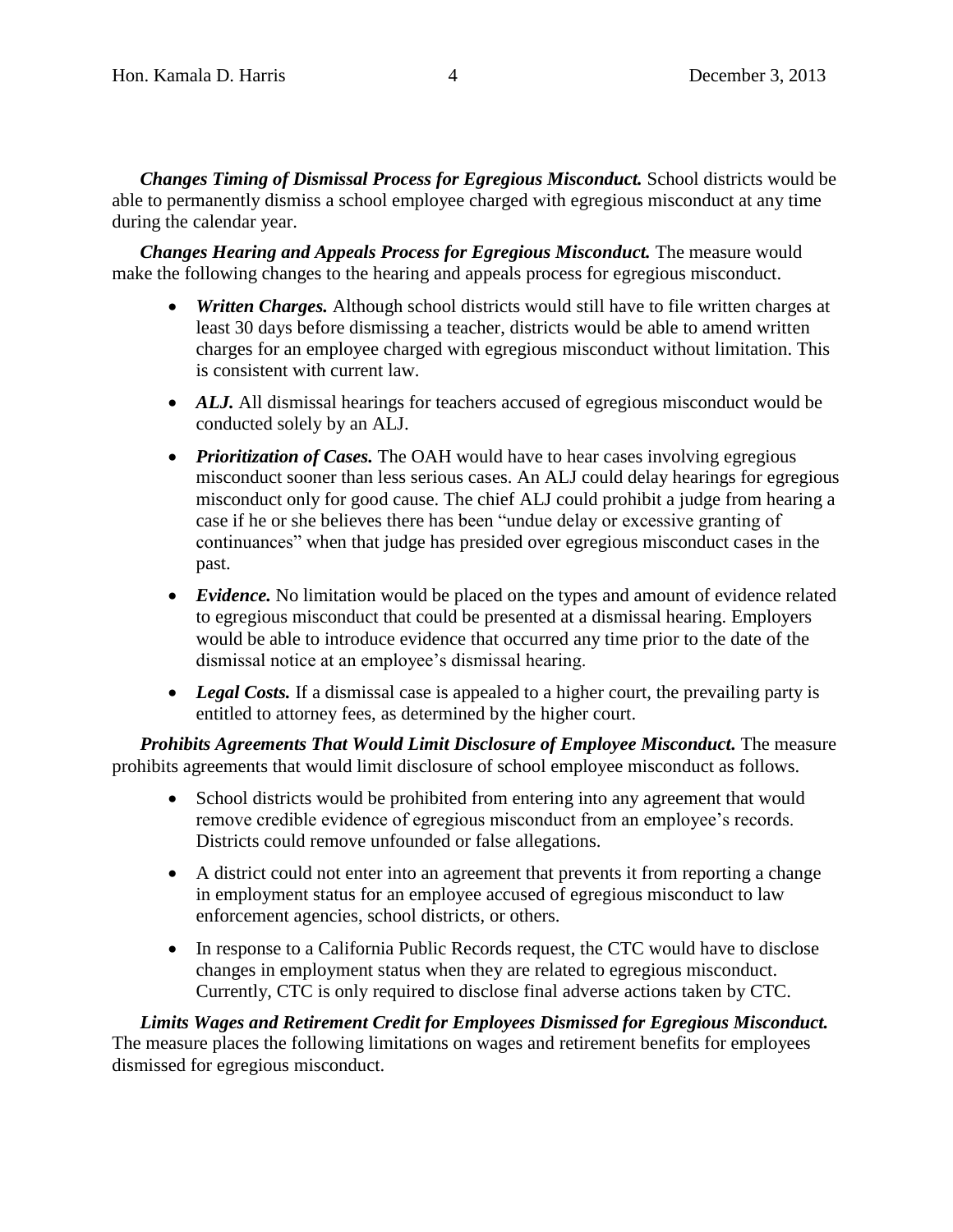- Districts could recover any wages paid to an employee dismissed for egregious misconduct starting 30 days after a termination notice is issued. A district would have to adopt a resolution at a public meeting that it intends to exercise this right, notify all affected employee groups in writing, and include a copy of the resolution in its termination notice. A district may request that the Franchise Tax Board (FTB) assist the district in recovering the wages. The FTB can seek reimbursement from the district for its expenses in collecting wages from a dismissed employee.
- Employees dismissed for egregious misconduct would not be able to earn credit in a state retirement system beginning 30 days after receiving a termination notice until their dismissal. (Under current law, employees are prohibited from earning retirement benefits only if they are convicted of a felony offense.)

## **FISCAL EFFECTS**

Because few school employees likely would be charged with egregious misconduct and the state already has certain provisions in place to address serious offenses, this measure would have only a minor fiscal effect on the state and school districts, as discussed below.

#### **Minor Fiscal Effect on State**

*State Could See Minor Savings in Two Areas.* The state would realize minor savings because it would not have to pay the salaries of teachers who serve on the CPC. (Currently, the state is responsible for these costs if a dismissal hearing is held during vacation or summer recess.) In addition, the state would be able to avoid making new retirement contributions for school employees who are terminated for egregious misconduct. Because the number of employees affected under the measure likely would be small, the state contribution rate is low, and state law already denies retirement benefits to certain offenders, the savings to the state, however, likely would be minimal.

*The CTC May Incur Minor Costs.* The commission may incur minor costs to comply with California Public Records requests relating to egregious misconduct. This is because CTC might have to invest additional staff time in editing records to protect the privacy of children and others named in documents relating to egregious misconduct.

#### **Minor Fiscal Effect on School Districts**

**Districts Entitled to Award of Attorney Fees.** Districts would be able to recover attorney fees if they prevailed in an appeal of an egregious misconduct case. However, given that the number of such cases likely would be small, the savings to districts would be small.

*Districts Can Recover Wages and Other Payments During Lengthy Dismissal Process.* School districts would be able to recover wages of employees charged with egregious misconduct starting 30 days after serving a termination notice. Additionally, school districts would be able to recover other payments, including retirement contributions, paid on behalf of employees charged with egregious misconduct starting 30 days after serving a termination notice. Given the small number of employees that likely would be affected and the fact that